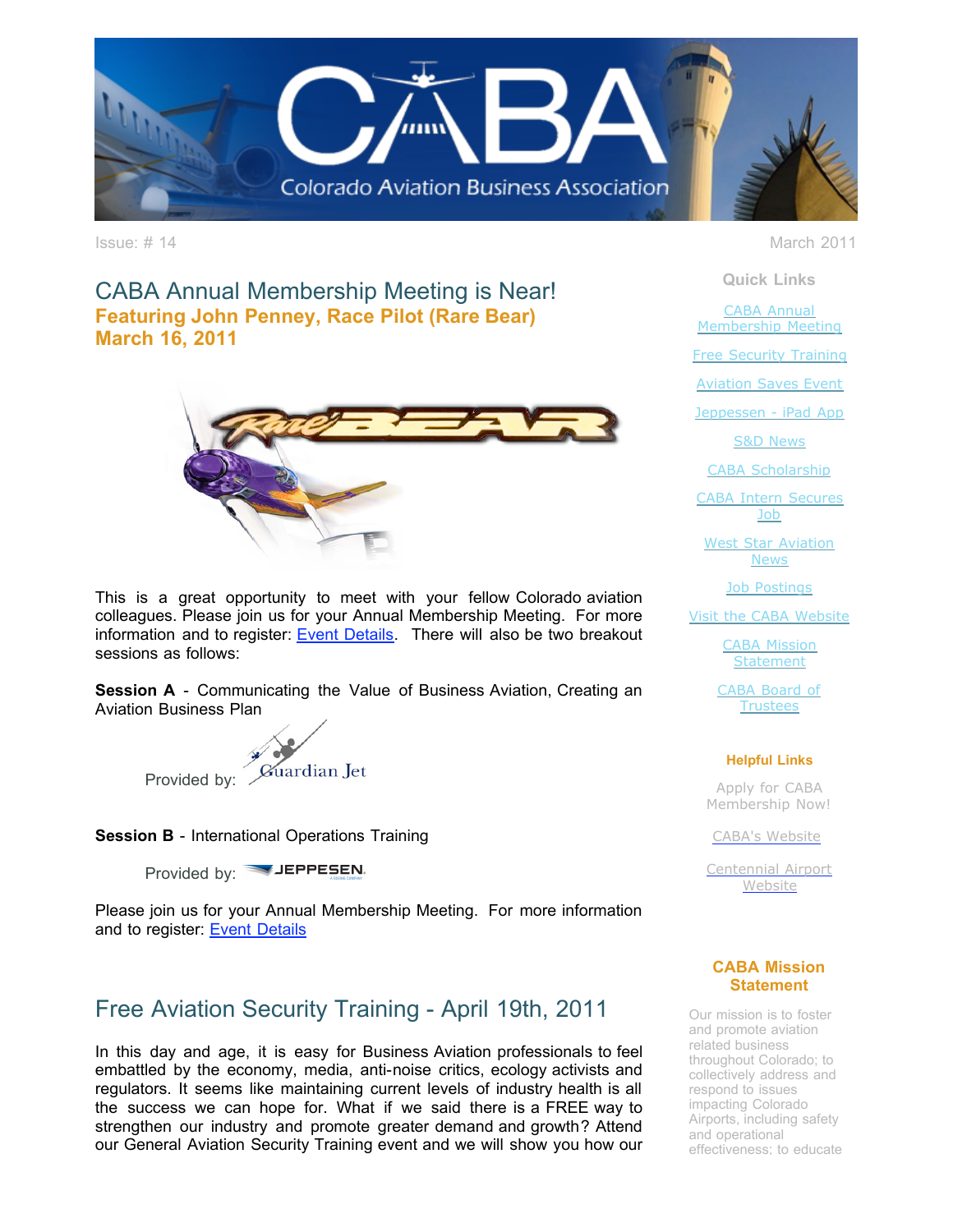industry's best offense is a good defense.

### **April 19th 8AM to 5PM Morning session at the Runway Grill above the Denver Air Center Afternoon Session at the Aspen Room in the Terminal Building Rocky Mountain Metro Airport (Jeffco)**

These are some of the reasons why you will want to attend our free General Aviation Security Training event conducted by the Waukesha County Technical College of Wisconsin.

· Uphold our due diligence reputation in our community

· Discover ways to promote value and demand for business aviation clients

- · Prevent legislative security requirements through proactive efforts
- · Reduce liability and losses of preventable security incidents

· Better preparation to respond to accidents and medical emergencies

· Better defense from airline company claims that passengers are safer at their airports and terminals

Waukesha County Technical College in Pewaukee, Wisconsin has received a Department of Homeland Security grant to develop training programs to enhance security at our nation's general aviation airports. We are thrilled to find a program that is capable of building on the foundation of AOPA's Airport Watch program and taking our country's airports to the next critical step toward crime prevention. The success of this program depends on YOUR participation to make our training effective.

Please share this event with your airport friends and encourage them to attend as well. We all want a safe working environment and continued growth in our industry, JOB SECURITY! We ALL must do our part. We are absolutely capable of deterring crime at our airports. This program will show you how and will set us on a path towards greater success.

For more information contact Michael Turner: [MTurner@mycaba.org](mailto:MTurner@mycaba.org)

## Save the Date - 2nd Annual Aviation Saves... Event **June 10-11, 2011**

You will want to save this date in your calendar! Aviation Saves has trippled in size from last year's event! The line-up is fantastic. Join us for THE Colorado Aviation Saves Event and celebrate how Aviation Saves... lives, jobs, communities, businesses, local economies and more. Sponsorship opportunities available.

Please contact Nathalie Drolet: [NDrolet@mycaba.org](mailto:ndrolet@mycaba.org) For more information and to register: **Event Details** 

### Jeppessen Announces the Mobile TC App for iPad **Approved by the FAA for use instead of paper charts**

On February 11<sup>th</sup>, Jeppesen announced that Executive Jet Management has received authorization from the Federal Aviation Administration to use the Jeppesen Mobile TC App for iPad as an alternative to paper

effectiveness; to educate the general public about all aviation activities in the state, and to preserve the state's airport related businesses as valuable economic assets to the community at large.

### **CABA Board of Trustees**

David Purvis (Chairman)

Reggie Arsenault (Vice Chairman)

Iver Retrum Membership Director (Chairman Emeritus)

> Brittany Davies (Treasurer)

Michael McCready (Secretary)

Donovan DeVasher Charles "Chic" Myers Eric Carson Michael Turner Gene Langfeldt Nathalie Drolet

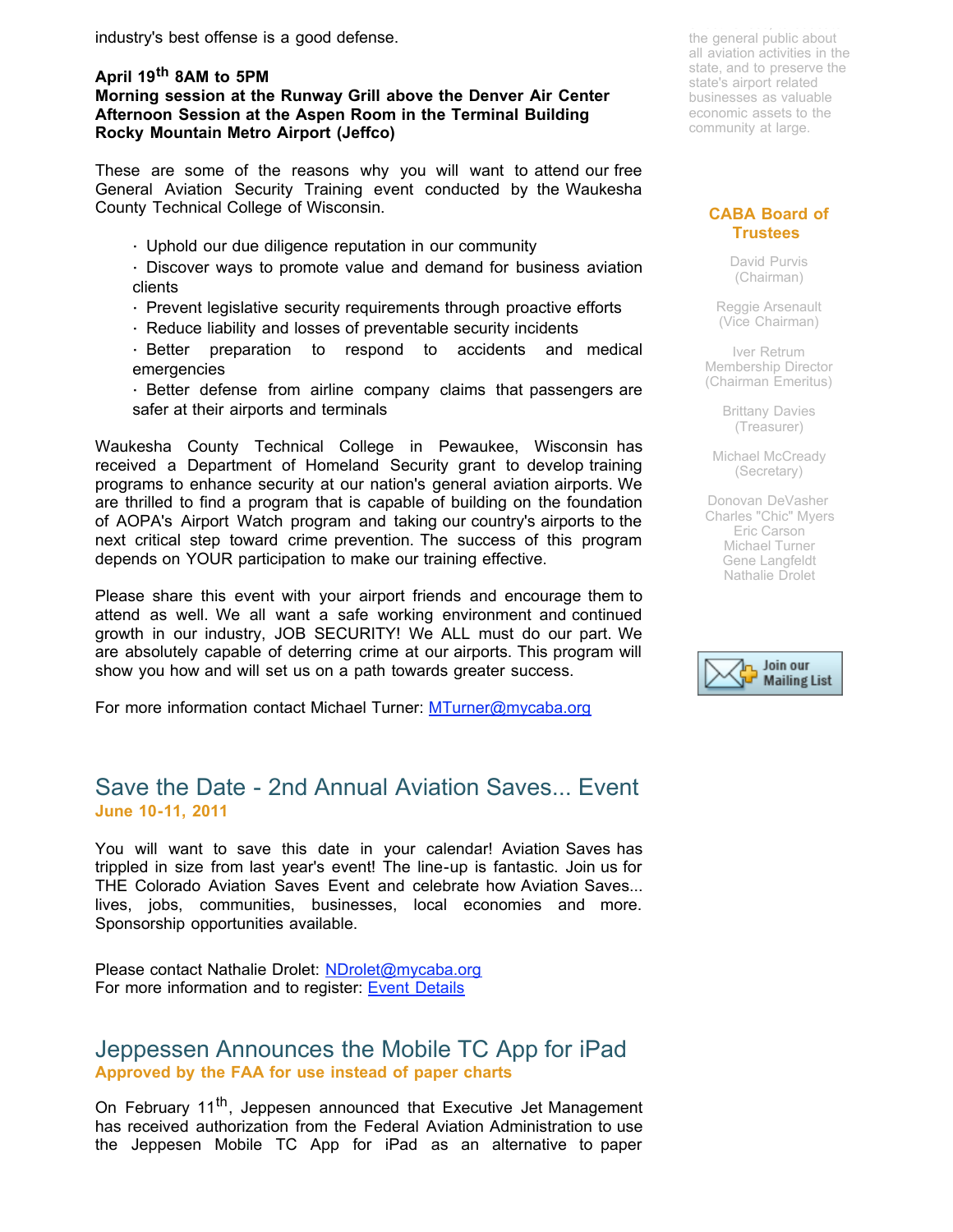aeronautical charts. The authorization allows Executive Jet Management to use iPad and the Jeppesen Mobile TC App as the sole reference for electronic charts, even during taxi, takeoff and landing. Executive Jet Management, a wholly owned subsidiary of NetJets Inc., is a leading provider of worldwide jet charter and aircraft management services.

This announcement is a result of a three-month extensive in-flight evaluation managed by Executive Jet Management and Jeppesen with regular engagement of the FAA (including local and national Electronic Flight Bag authorization authorities). The cross-industry collaboration sets an important

precedent for the aviation community. Lessons learned, processes established, and templates developed during this project may benefit other companies seeking to deploy EFB solutions on iPad.

The Jeppesen Mobile TC App and iPad were thoroughly evaluated by Executive Jet Management pilots who logged more than 250 flight segments. Pilots participating in the evaluation reported that they were particularly pleased with the app's ease of use, simplicity to manage, speed and display clarity. As a result of the full analysis, enhancements to crew procedures, training updates and software improvements were included in the Jeppesen Mobile TC App version 1.2, released last month.

The authorized EFB configuration is a Class 1 portable, kneeboard EFB solution that is secured and viewable during critical phases of flight as defined in FAA Order 8900.1. Information obtained from this evaluation will also be useful in gaining future authorization for Class 2 mounted configurations utilizing iPad.

For more information on the Jeppesen Mobile TC App, please visit [www.jeppesen.com/jeppesen-mobile-tc](http://r20.rs6.net/tn.jsp?llr=tkebgpcab&et=1104556861949&s=0&e=001enOPs0tsTpdow8ducWqM8qJKWDczB3WJTO8sTK4hga-TvZ_DMda20QMx3hfgJyxsnqO3URKrnwSY6W7E9_97q4Edcy9a7VgwtsOOhW99fhpZJ-gSQPLWLurE7-B8DC324gVyYGoeZFQ=).

# NBAA Celebrates the 22nd Annual Schedulers & Dispatchers Event

The 22nd Annual Schedulers & Dispatchers (S&D) Conference at the Savannah International Trade and Convention Center in Savannah, GA, delivered on its theme of "Reaching Out for Success" with over 2,200 attendees and 375 exhibits during three solid days of education, networking and presentations.

The exhibit floor opened at 10:00 a.m. with 375 exhibits. "The networking and business being conducted on the floor was a wonderful sight to see, and traffic was definitely busy from the time the General Session ended until the conference closed for the day," said Damato. "We received a lot of positive feedback from exhibitors, with many declaring at the end of the first day they were glad they came this year and will definitely be back next year."

The eight educational breakout sessions offered during the afternoon were highly attended, with some close to standing room only. Bolen talked about the two-year anniversary of the No Plane, No Gain advocacy campaign and inspired attendees with a video showing the true face of business aviation. The video can be found online at [www.nbaa.org/works.](http://r20.rs6.net/tn.jsp?llr=tkebgpcab&et=1104556861949&s=0&e=001enOPs0tsTpdow8ducWqM8qJKWDczB3WJTO8sTK4hga-TvZ_DMda20QMx3hfgJyxsnqO3URKrnwSY6W7E9_97q_R_lGTy0adYZp9V778LXjKBvDVcIjcB4w==)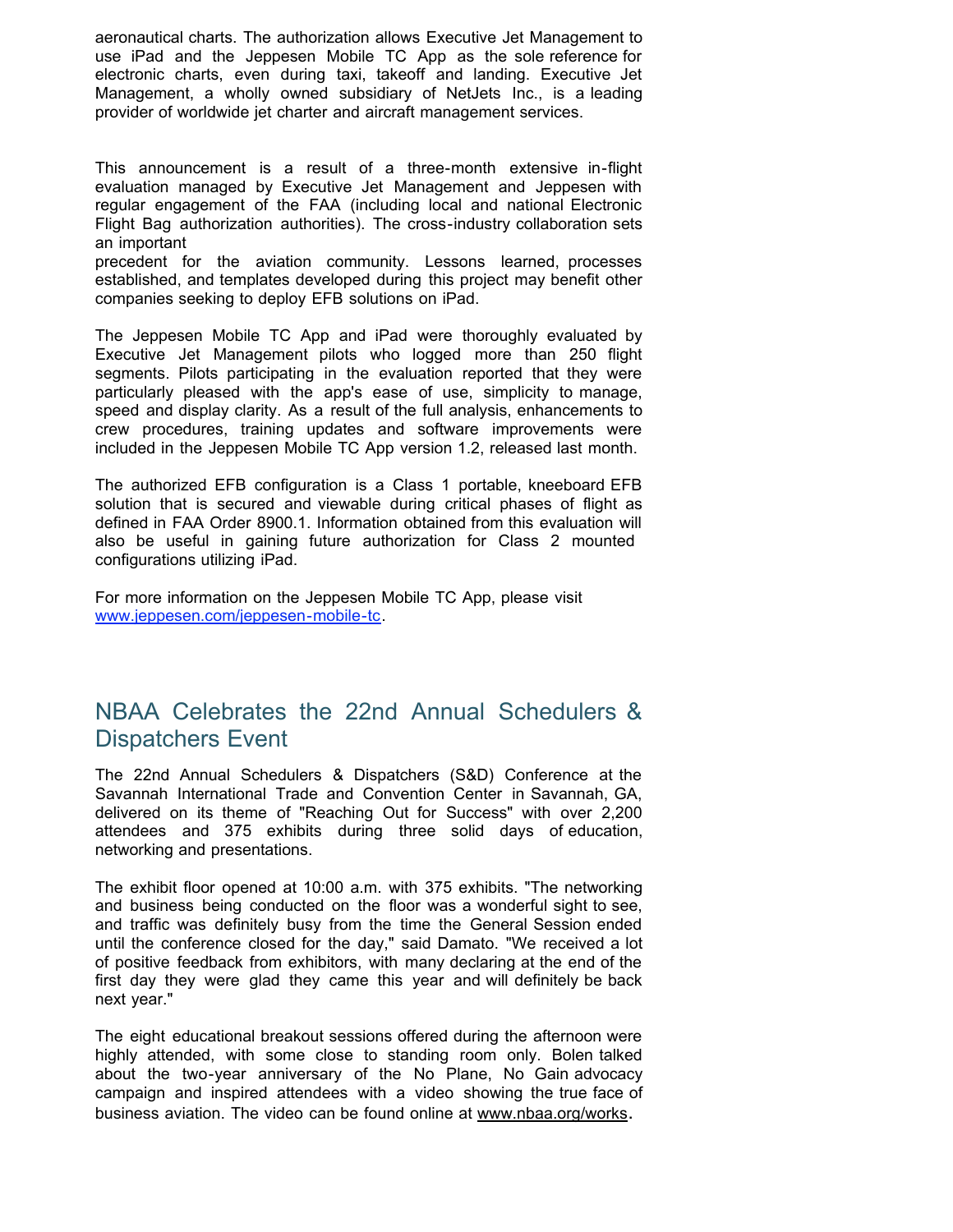## CABA Unveils Aviation Scholarship

Are you someone who likes aviation? Do you want to be a pilot, mechanic, flight attendant or a dispatcher? Are you currently a student or a professional that is on that path but needs the support to move forward? The Colorado Aviation Business Association wants to support you. We are announcing our annual scholarship and we want to provide you with the funds to make your dreams come true.

Our purpose is to provide funding to students and professionals who are looking to start and/or expand their training, education, etc within the field of Aviation with a pathway to General and Business Aviation. Scholarship amount and awarding will be based on the defined need of the applicant, not to exceed \$3,000.

Applicants will be asked to provide the following criteria:

- · Definition of training or schooling that the scholarship will go towards.
- · Essay of what makes you a good candidate to receive the scholarship.
- · Two reference letters.
- · A copy of current resume.

These must be submitted to our Scholarship Committee:

CABA Scholarship Fund 8001 S. Interport Blvd. Ste. 300 Englewood, CO 80112

#### **Scholarships will be awarded at our Aviation Saves Dinner Event, June 10, 2011.**

If you have questions or would like to speak to someone directly, please email us at *[aviationsaves@mycaba.org](mailto:aviationsaves@mycaba.org)* or call MacKenzie Kelly, Aviation Saves Committee Chair, at 303-638-4573.

## CABA Intern Secures a Job with Jeppessen!

Congratulations to Kevin Foley for securing a job in Sales and Service at Jeppessen. The CABA board thanks you very much for your time and efforts as an intern with CABA.

CABA is looking for a **new intern** to both support CABA and grow within the Colorado Aviation Community. Many interesting events coming up soon, join us during these exciting times! Interested parties should contact Iver Retrum: [IRetrum@mycaba.org](mailto:IRetrum@mycaba.org).

### West Star Aviation News **Window Repair Now an Option**

**West Star Aviation** of Grand Junction, Colo., now does **window repair** and estimates that repairing damaged windows rather than replacing can yield savings of **90 percent**. Most corporate aircraft are covered, including Falcons, Hawkers, Citations, Challengers, Learjets, Conquests, King Airs, Embraers and Westwinds. The MRO offers free window evaluations at all of its locations to determine if repair is a possibility. It also offers a **rain repellant** that beads water off the windshield without wipers.